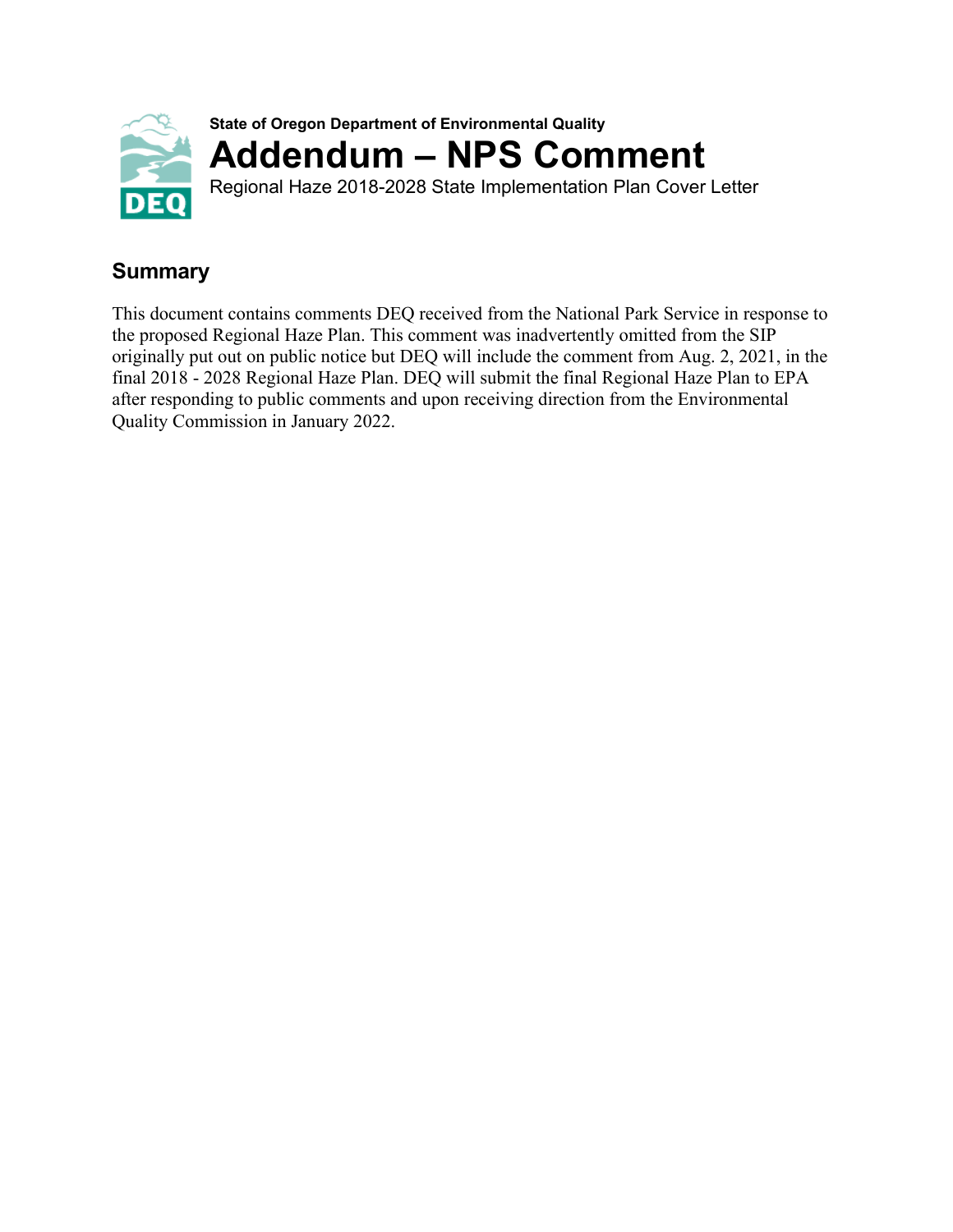| From:        | Shepherd, Don                                                                                           |
|--------------|---------------------------------------------------------------------------------------------------------|
| To:          | WILLIAMS Karen * DEO; ORMAN Michael                                                                     |
| Cc:          | Cummings, Jalyn C, King, Kirsten L, Miller, Debra C, Stacy, Andrea, Peters, Melanie, "Hunt, Jeff", Zach |
|              | Hedgpeth, Devore, Lisa M                                                                                |
| Subject:     | Re: NPS/Oregon RH Consultation                                                                          |
| Date:        | Monday, August 2, 2021 10:08:33 AM                                                                      |
| Attachments: |                                                                                                         |

Good morning, Karen and Michael,

I am following up on Melanie's message with some additional feedback that i hope will facilitate your progress on your draft RH SIP. I have been focusing on the cost-effectiveness of adding Selective Catalytic Reduction (SCR) to reduce NOx emissions from the power boilers at the pulp & paper mills.

In OR DEQ's review of the power boilers at Georgia Pacific's (GP) Toledo mill, OR DEQ changed GP's 1.5 retrofit factor "to 1 because there is no vendor data" which is consistent with EPA's Control Cost Manual (CCM) spreadsheet which advises "You must document why a retrofit factor of (>1.0) is appropriate for the proposed project." We agree with this decision by OR DEQ for GP-Toledo but are concerned that OR DEQ accepted the 1.5 retrofit factror contained in the cost-effectivenes anlayses submitted by the paper mills for the other power boilers with none of the required documentaation. Application of this un-documented maximum retrofit factor significntly inflates the capital cost of SCR.

The reagent (ammonia) cost/gallon used by the paper mills in their SCR spreadsheets is an order of magnitude greater than the default value contained in the CCM SCR spradsheet. The higher reagent cost should be documented or revised to be consistent with the CCM default cost/gal.

The operating times calculated by the CCM spreadsheets were over-ridden by the paper mills and higher values were substituted. This resulted in significant overestimation of operating costs that are based upon hours of operation.

The paper mills included costs for reheating the boiler outlet gas streams to facillitate application of SCR. While reheat may be necessary if the SCR is appled downstram of emission control devices that reduce the temperature of the gas stream, it would not be necessay for SCR applied to the natural gas-fired power boilers common to these mills.

Where reheat is appropriate, e.g., for a biomass-fired boiler with particulate controls, the amount of natural gas needed to reheat the gas stream should be explained and justified.

When these corrections are made, the costs of adding SCR will be greatly reduced.

Please feel free to contact me with any questions or comments.

thanks,